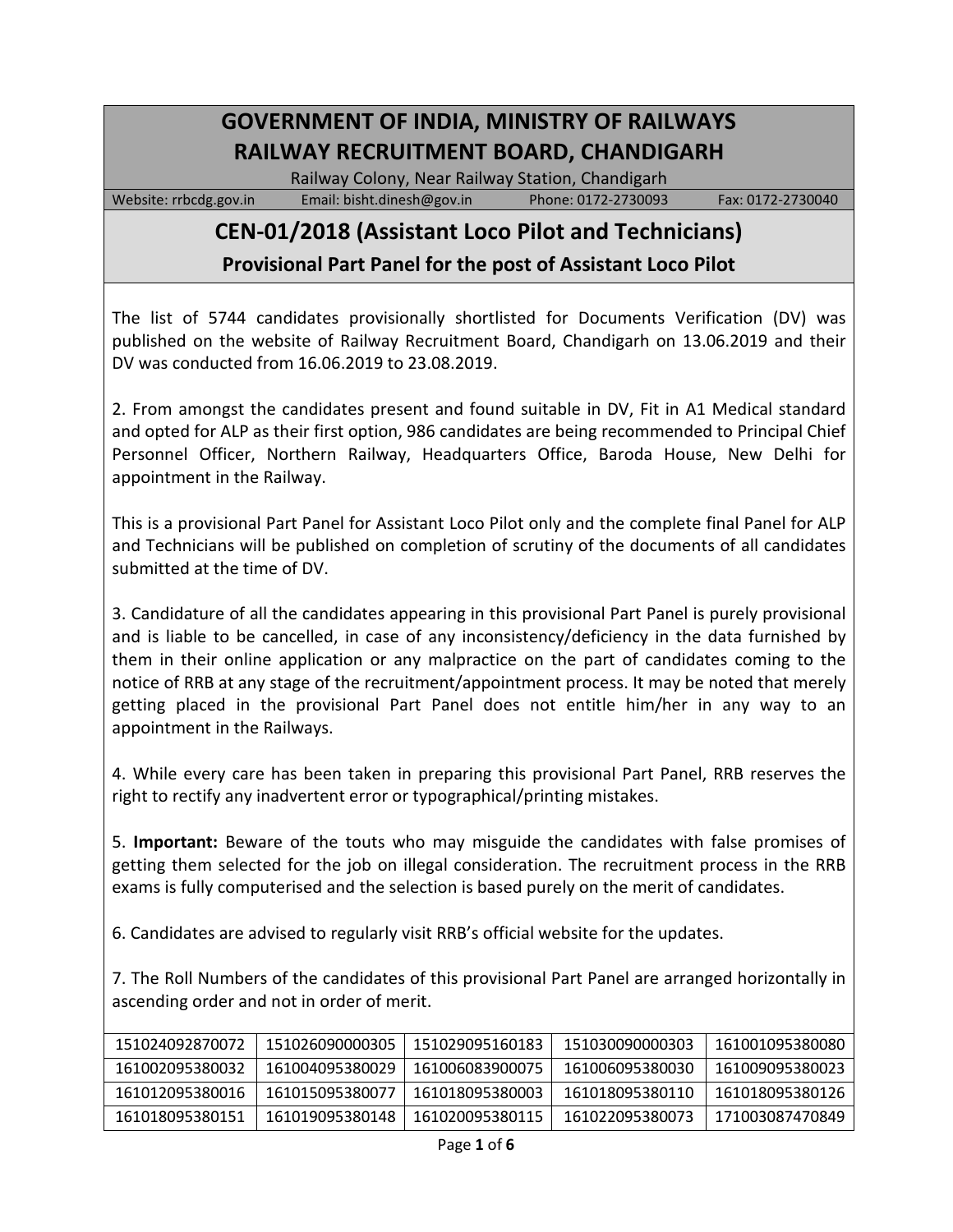| 171010042460046 | 171018042460421 | 201001048020068 | 201001048020085 | 201001050810054 |
|-----------------|-----------------|-----------------|-----------------|-----------------|
| 201001079380034 | 201001081590146 | 201002048020069 | 201002048020138 | 201002079380166 |
| 201002080400118 | 201003050810037 | 201003050810077 | 201003050810087 | 201003050810229 |
| 201003050810272 | 201003079370029 | 201003079380089 | 201003081590065 | 201004050810139 |
| 201004050810341 | 201004050810367 | 201004093500124 | 201005079380247 | 201005079380266 |
| 201005081590028 | 201005093880102 | 201006048020158 | 201006050810043 | 201006050810046 |
| 201006050810294 | 201006050810386 | 201006079380183 | 201007050810292 | 201007081590048 |
| 201008050810305 | 201008079380062 | 201009050810227 | 201009079370419 | 201009080400159 |
| 201009080400327 | 201009093500085 | 201009093880104 | 201010048020016 | 201010048020168 |
| 201010050810188 | 201010050810248 | 201010050810251 | 201010079370353 | 201010081590049 |
| 201010093500042 | 201010093880039 | 201011081600226 | 201012050810072 | 201012080400146 |
| 201012080410481 | 201013048020029 | 201014048020085 | 201014050810121 | 201014079380021 |
| 201014079380117 | 201014081600028 | 201014093500116 | 201015048020026 | 201015050810181 |
| 201015079370087 | 201016079370015 | 201016079370140 | 201016081590317 | 201016093500081 |
| 201016093500162 | 201017050810223 | 201017080410723 | 201017080410820 | 201017093500168 |
| 201018050810141 | 201018050810252 | 201018080400650 | 201018081590225 | 201018093500161 |
| 201019050810287 | 201019079370104 | 201019093500085 | 201019093500095 | 201019093500100 |
| 201020048020035 | 201020050810105 | 201020050810173 | 201020079370416 | 201020079380007 |
| 201020080410409 | 201020093880028 | 201021048020042 | 201021050810029 | 201021079370298 |
| 201021079380210 | 201021080410739 | 201021093500128 | 201022079370017 | 201022093500090 |
| 201022093500094 | 201023079380055 | 201023080400099 | 201023081590428 | 201023093500045 |
| 201023093500066 | 201023093500087 | 201023093500136 | 201024048020084 | 201024048020112 |
| 201024050810310 | 201024079370246 | 201024080400015 | 201024093500131 | 201025050810091 |
| 201025080410004 | 201025081590045 | 201025093500120 | 201025093500151 | 201026050810040 |
| 201026093500018 | 201026093500041 | 201027093500059 | 201027093500060 | 201028050810045 |
| 201028050810092 | 201028079380322 | 201028080400272 | 201029048020015 | 201029048020099 |
| 201029050810010 | 201029050810122 | 201029093500067 | 201030048020042 | 201030048020115 |
| 201030079370220 | 201030079370270 | 201030079380026 | 201030079380094 | 201030093500006 |
| 221001083480559 | 221002083480124 | 221006083480852 | 221007083480042 | 221008083480516 |
| 221008083480648 | 221009080380329 | 221011081580123 | 221011082080096 | 221011083340022 |
| 221014083480356 | 221019080380037 | 221019080380148 | 221022080380031 | 221022083340233 |
| 221025082080099 | 221027083480168 | 221027083480661 | 231001017060018 | 231001017600029 |
| 231001017600256 | 231001023270015 | 231001023270032 | 231001023840086 | 231001090960056 |
| 231001091160027 | 231001092450252 | 231001092610029 | 231002037460011 | 231002080060230 |
| 231002086830109 | 231002087020164 | 231002092450244 | 231002113270009 | 231002113270201 |
| 231003017600062 | 231003017600068 | 231003023270402 | 231003029700136 | 231003079920050 |
| 231003079920278 | 231003079920636 | 231003080060013 | 231003086830380 | 231003087020016 |
| 231003092590008 | 231003092590041 | 231003092610015 | 231004017600260 | 231004023270106 |
| 231004079920113 | 231004090960025 | 231004113270003 | 231004113270081 | 231005080060602 |
| 231005086830025 | 231005086830035 | 231005092590154 | 231006017060015 | 231006023270020 |
| 231006079920158 | 231006080060085 | 231006113270229 | 231007017060178 | 231007023270073 |
| 231007078900009 | 231007087020061 | 231007090960209 | 231008017060218 | 231008017600078 |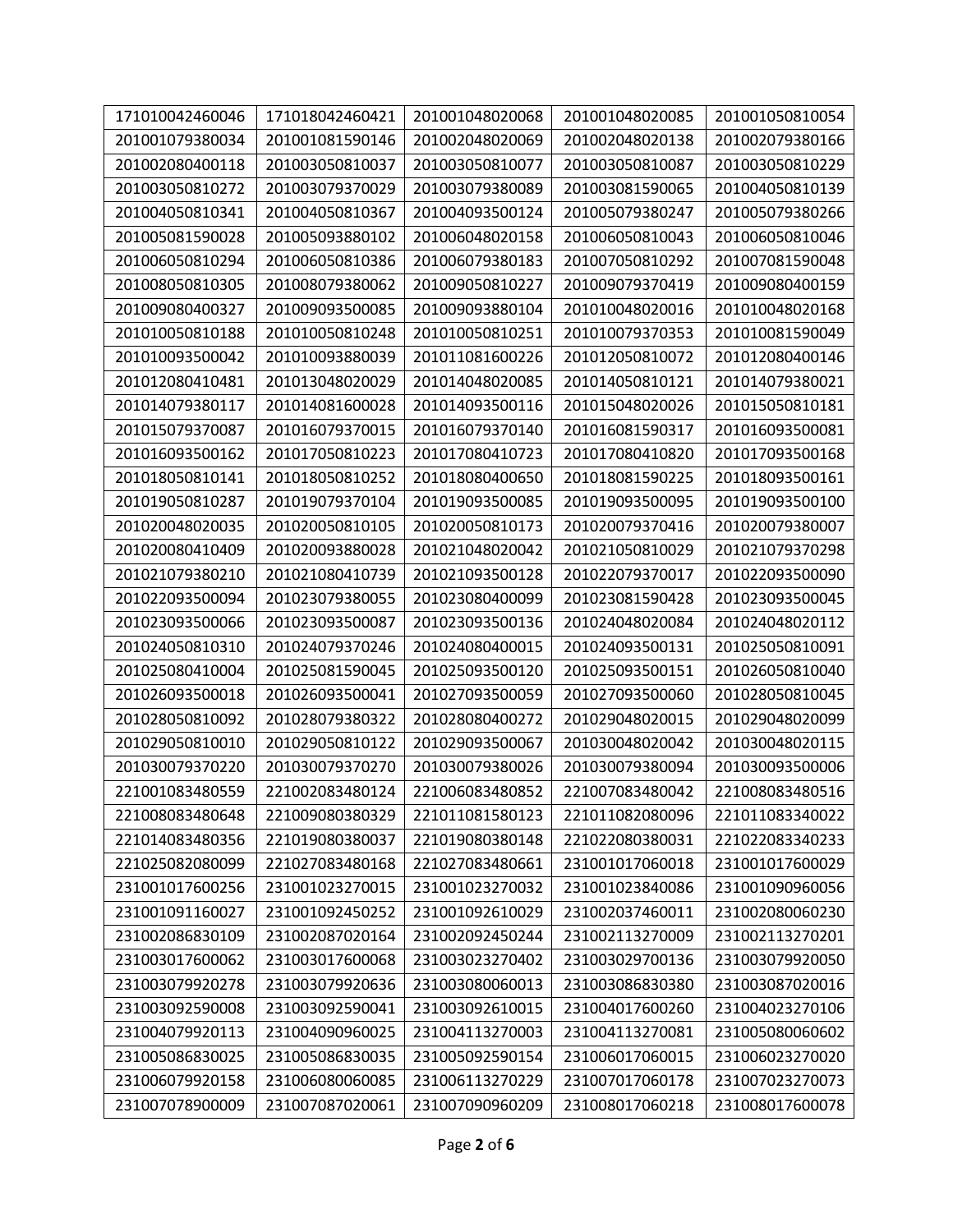| 231008017600128 | 231008017600301 | 231008023840070 | 231008078900139 | 231008079920016 |
|-----------------|-----------------|-----------------|-----------------|-----------------|
| 231008092610316 | 231008092610416 | 231009017600072 | 231009017600073 | 231009018630009 |
| 231009023840060 | 231009023840091 | 231009092590071 | 231009092610088 | 231010023270188 |
| 231010029700020 | 231010079920031 | 231010087020223 | 231010090960111 | 231010091160141 |
| 231010092610370 | 231011018630074 | 231011023270332 | 231011029700025 | 231011092610028 |
|                 |                 |                 |                 |                 |
| 231012023270024 | 231012023840010 | 231012029700221 | 231012086830255 | 231012087020117 |
| 231012091160125 | 231012092590164 | 231012113270018 | 231013017060015 | 231013017060025 |
| 231013037460012 | 231013080060233 | 231013086830249 | 231013091160052 | 231013092450098 |
| 231013113270088 | 231014017060029 | 231014023270056 | 231014078900022 | 231014078900130 |
| 231014078900214 | 231014079920015 | 231014080060175 | 231014087020038 | 231014087020281 |
| 231014087020357 | 231014092590032 | 231014092590073 | 231014092610116 | 231015023840097 |
| 231015080060294 | 231015087020032 | 231015092590066 | 231016017060047 | 231016023270159 |
| 231016079920089 | 231016080060295 | 231016090960036 | 231016092450285 | 231017023270001 |
| 231017023270263 | 231017029700054 | 231017079920077 | 231017079920353 | 231017080060060 |
| 231017080060321 | 231017080060436 | 231017092450117 | 231017092450183 | 231017096920001 |
| 231018023270035 | 231018023270049 | 231018023270317 | 231018086830166 | 231018090960063 |
| 231019029700015 | 231019078900015 | 231019080060236 | 231019090960125 | 231019113270032 |
| 231020017060156 | 231020079920306 | 231020080060430 | 231020087020056 | 231020092450071 |
| 231020092590063 | 231020092590110 | 231020092610035 | 231021023840004 | 231021079920292 |
| 231021080060382 | 231021087020069 | 231021090960002 | 231021091160057 | 231021091160095 |
| 231021091160166 | 231021092590109 | 231021092610414 | 231022023270017 | 231022023270238 |
| 231022086830189 | 231022090960032 | 231022090960035 | 231023031700062 | 231023079920061 |
| 231023079920090 | 231023090960094 | 231023090960120 | 231023090960222 | 231023091160077 |
| 231023092590004 | 231023092610277 | 231023113270038 | 231024018630096 | 231024029700114 |
| 231024029700169 | 231024037460107 | 231024092590003 | 231024092610072 | 231024113270013 |
| 231025017060069 | 231025029700015 | 231025029700032 | 231025080060254 | 231025080060324 |
| 231025086830128 | 231025092450271 | 231025092450287 | 231025092610063 | 231026017060033 |
| 231026017060053 | 231026023840004 | 231026086830032 | 231026092450074 | 231026092610041 |
| 231026092610077 | 231026113270195 | 231027017060195 | 231027023270032 | 231027023270107 |
| 231027023270299 | 231027086830046 | 231027090960050 | 231027091160166 | 231027092610386 |
| 231027096920009 | 231028079920090 | 231028090960201 | 231028092610245 | 231028113270211 |
| 231029017600048 | 231029018630037 | 231029037460150 | 231029078900004 | 231029079920493 |
| 231029080060355 | 231029090960010 | 231029091160026 | 231029091160126 | 231029096920099 |
| 231029113270170 | 231030017600014 | 231030017600242 | 231030031700008 | 231030086830228 |
| 231030092610188 | 231030092610322 | 241001017130060 | 241001085560023 | 241002026420126 |
| 241003026420011 | 241003085560021 | 241004017130013 | 241004017130115 | 241004085560044 |
| 241005085560011 | 241005085560043 | 241006085560059 | 241007017130039 | 241008017130010 |
| 241008026420070 | 241010043860016 | 241010085560011 | 241010085560142 | 241010085560195 |
| 241011017130020 | 241012085560229 | 241013021510006 | 241013043860006 | 241013085560075 |
| 241014017130021 | 241014021510005 | 241015085560017 | 241016017130017 | 241016026420033 |
| 241016085560018 | 241017017130069 | 241018017130021 | 241018017130103 | 241018026420044 |
|                 |                 |                 |                 |                 |
| 241020017130024 | 241020021510013 | 241021017130014 | 241022017130011 | 241022043860060 |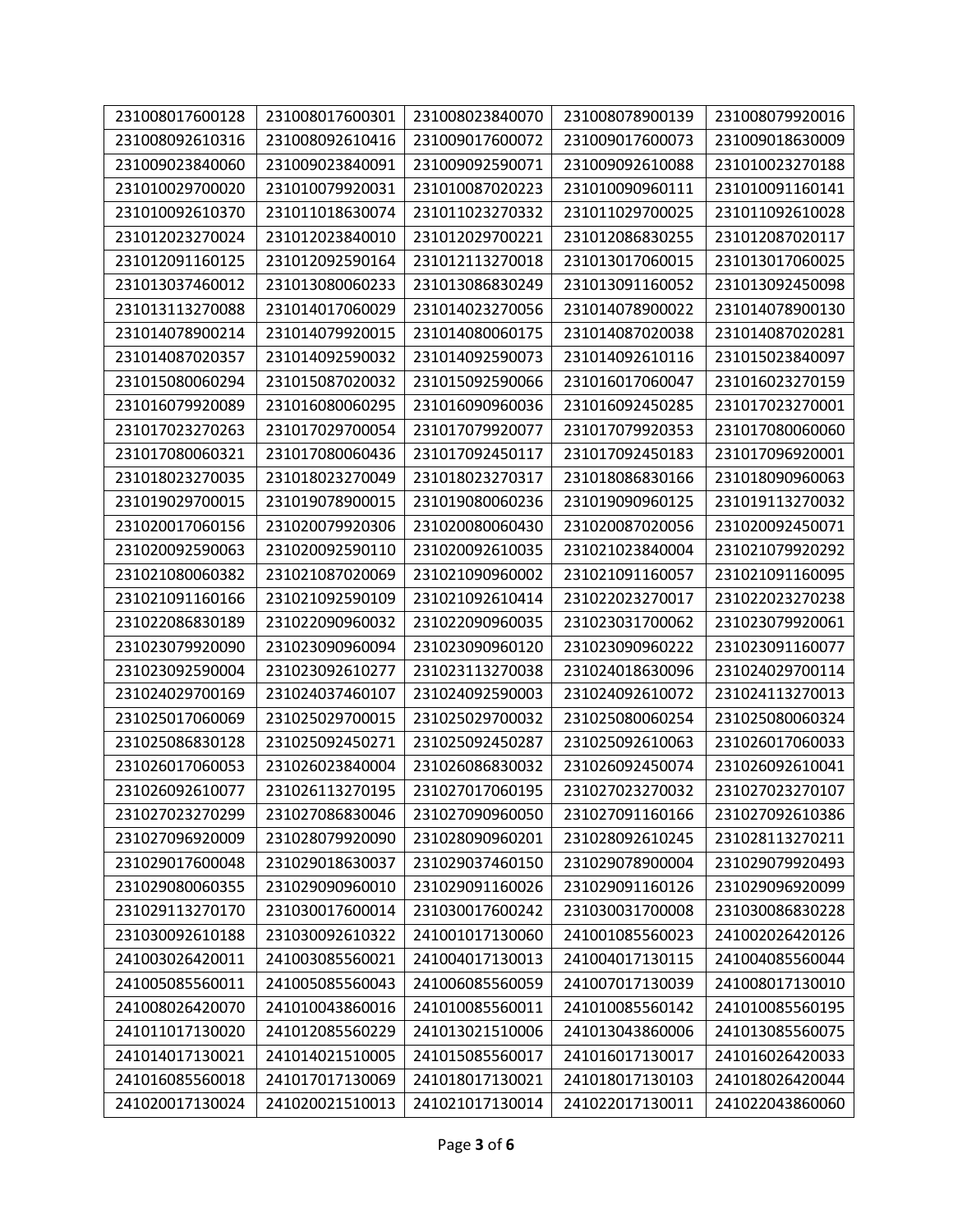| 241024017130012 | 241025017130038 | 241027017130078 | 241030017130114 | 251015080420154 |
|-----------------|-----------------|-----------------|-----------------|-----------------|
| 251016080420076 | 251017080420085 | 251020080420064 | 251021080420032 | 251022080420228 |
| 251024080420020 | 251024080420079 | 251025080420032 | 261004106370022 | 261007079090169 |
| 261007096220023 | 261009083200692 | 261009083201109 | 261012082200139 | 261017083200816 |
| 261021006920038 | 261023083200170 | 261023083720606 | 261025083720068 | 271004089740073 |
| 271020078140011 | 301001034690051 | 301002092390078 | 301003001580197 | 301003092350031 |
| 301006078660551 | 301008094660054 | 301009011110054 | 301011083860084 | 301011090950046 |
| 301014006610014 | 301014078660542 | 301016086050101 | 301017078120070 | 301017083860101 |
| 301017085760161 | 301018077590187 | 301018084810022 | 301020006610008 | 301022026180033 |
| 301023085970226 | 301025079660062 | 301025086050087 | 301026084810066 | 301026084810232 |
| 301027005090006 | 301028078660046 | 301029000880184 | 301029085750198 | 301029085750220 |
| 301030078660427 | 311002085540053 | 361006079070270 | 361014079070103 | 361017029410124 |
| 361017079080331 | 361019029410072 | 361023079070735 | 361026029410050 | 361029079070057 |
| 361029079070703 | 361030079860043 | 381001016910101 | 381001016910118 | 381001078210219 |
| 381001087630556 | 381002078210176 | 381002087560178 | 381002087630387 | 381002088600143 |
| 381003079900038 | 381003088600264 | 381004077350014 | 381004078210030 | 381004078210050 |
| 381004087560342 | 381004087630136 | 381004088600201 | 381004088600659 | 381005088600393 |
| 381005088600524 | 381006016910040 | 381006077350039 | 381006087560537 | 381006087990091 |
| 381007087630074 | 381007087630288 | 381007087630346 | 381007095370078 | 381008078210169 |
| 381008087630069 | 381008088600048 | 381009088600076 | 381010078210074 | 381010078210153 |
| 381010087630190 | 381010087630422 | 381011016910022 | 381011078210058 | 381011087630357 |
| 381011087630472 | 381012087560269 | 381012087630305 | 381012087990257 | 381012088600330 |
| 381012088600332 | 381013088600481 | 381013088600631 | 381013088600638 | 381014016910048 |
| 381014087630455 | 381014088600326 | 381015078230235 | 381015087630352 | 381015088600080 |
| 381015088600375 | 381015088600622 | 381016016910022 | 381016016910104 | 381016078210047 |
| 381016088600344 | 381016088600593 | 381016088600676 | 381017087630196 | 381017088600311 |
| 381017095370030 | 381018078210121 | 381018087630327 | 381018087630469 | 381018088600043 |
| 381018088600264 | 381018088600276 | 381019078210030 | 381019088600006 | 381019088600261 |
| 381019088600267 | 381019088600317 | 381020078210039 | 381020088600092 | 381021078210059 |
| 381021087560076 | 381021087630348 | 381021095370070 | 381022087630014 | 381022087630062 |
| 381023016910025 | 381023078210042 | 381023088600336 | 381023095370007 | 381023095370041 |
| 381023095370055 | 381024087630015 | 381024087630043 | 381024088600286 | 381025087630103 |
| 381025090600001 | 381026078210030 | 381026087630226 | 381026087990033 | 381027087630235 |
| 381027087990046 | 381027087990123 | 381027088600157 | 381028087630216 | 381028087990130 |
| 381029016910043 | 381029087630029 | 381030016910063 | 381030087630288 | 381030087630514 |
| 381030088600432 | 381030088600539 | 381030088600602 | 391001086650259 | 391002086100574 |
| 391003011180084 | 391003011180461 | 391003086650251 | 391004001410007 | 391004085710132 |
| 391004086100902 | 391007077450125 | 391007086101259 | 391008085710450 | 391008086100025 |
| 391009011990192 | 391009078500141 | 391009085710083 | 391009086650265 | 391009094050027 |
| 391009094860075 | 391010011990177 | 391010085710117 | 391010086100386 | 391011086590249 |
| 391012011990032 | 391012012710042 | 391012086100340 | 391012092060020 | 391013011180021 |
| 391013078500307 | 391014084490097 | 391014086100086 | 391015012710009 | 391015012710246 |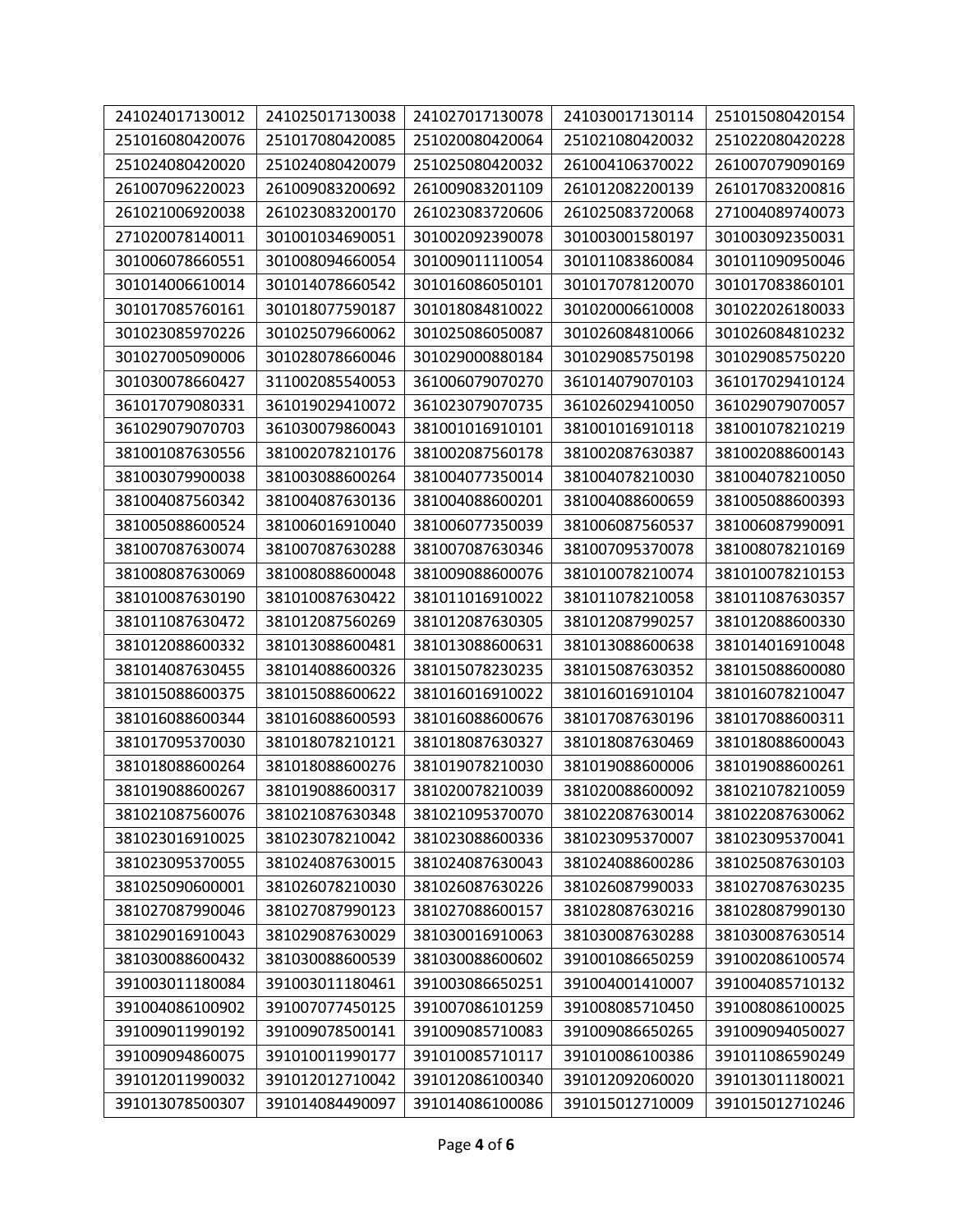| 391015092060153 | 391016086100117 | 391016086100275 | 391016094050133 | 391016094050166 |
|-----------------|-----------------|-----------------|-----------------|-----------------|
| 391018011990111 | 391018084490015 | 391018084510335 | 391018086100219 | 391018086650102 |
| 391018094860121 | 391019086650084 | 391019094050117 | 391020011180010 | 391020011180317 |
| 391020085710094 | 391020085710405 | 391020094050106 | 391021011990033 | 391022012710123 |
| 391022086100745 | 391022086100758 | 391022094860002 | 391022094860030 | 391023084490101 |
| 391023086100520 | 391023086100889 | 391023086640057 | 391023094050113 | 391024011990049 |
| 391024086590359 | 391024086650329 | 391025086590053 | 391026023980158 | 391026086100496 |
| 391026094050068 | 391027012710087 | 391028012710278 | 391028085710348 | 391028086650332 |
| 391029084490040 | 391030001410012 | 391030011990109 | 391030086100409 | 421001088220695 |
| 421004088260079 | 421004095770237 | 421006088250056 | 421017093490129 | 421019093490366 |
| 421020093490181 | 421022095770177 | 421024093490105 | 421027088250049 | 441001004430382 |
| 441001005080072 | 441001079460043 | 441001079490018 | 441001079760039 | 441001087650021 |
| 441002080430053 | 441002080431306 | 441003079390005 | 441003080430096 | 441003080430245 |
| 441003080431652 | 441004004430270 | 441004079390313 | 441004088170304 | 441005004430251 |
| 441005004430275 | 441005080170072 | 441005080430530 | 441005085480116 | 441005113380162 |
| 441006004430082 | 441006079490097 | 441006079490208 | 441006080430376 | 441006080590030 |
| 441006089930119 | 441006093130216 | 441007004430598 | 441007084330102 | 441007085480271 |
| 441007085910053 | 441007090520210 | 441007094790118 | 441008004430314 | 441008004510039 |
| 441008079390042 | 441008079390319 | 441008079520044 | 441009004510007 | 441009004510128 |
| 441009079390279 | 441009079400026 | 441009080430057 | 441009080430074 | 441009085480118 |
| 441009092550016 | 441010005080047 | 441010079460157 | 441010080430207 | 441010084330453 |
| 441011079460516 | 441011079490055 | 441011079760041 | 441011080430110 | 441011080430114 |
| 441011080430216 | 441011084330167 | 441011085480052 | 441011085910015 | 441012001220008 |
| 441012004430040 | 441012004920034 | 441012080170143 | 441012080430167 | 441012085480091 |
| 441012091200003 | 441012092520029 | 441012096400213 | 441012113380053 | 441013004510103 |
| 441013079760047 | 441013080170020 | 441013080430263 | 441013085910063 | 441013086940472 |
| 441014004430542 | 441014004510066 | 441014079490035 | 441015004430519 | 441015079490026 |
| 441015079490262 | 441015079520129 | 441015080170114 | 441015086940287 | 441016004430033 |
| 441016018520068 | 441016079460309 | 441016079470025 | 441016079520028 | 441016080170070 |
| 441016080170603 | 441016080430930 | 441016085480120 | 441017004430211 | 441017004430312 |
| 441017079480208 | 441018004430278 | 441018005470104 | 441018079460288 | 441018085480287 |
| 441018085690010 | 441018089930016 | 441019004510007 | 441019079390305 | 441019079410036 |
| 441019079520013 | 441019080430190 | 441019085480019 | 441019085480308 | 441019086940108 |
| 441020004430017 | 441020004510010 | 441020079760240 | 441020085480017 | 441020089930123 |
| 441020089930220 | 441021079520160 | 441021089930022 | 441021092520348 | 441021096260026 |
| 441022004430130 | 441022004510044 | 441022004510072 | 441022079430022 | 441022080170166 |
| 441022084330010 | 441022085480021 | 441022085480317 | 441022096260010 | 441023004920039 |
| 441023022190034 | 441023079390316 | 441023079390321 | 441023086940881 | 441024001380039 |
| 441024003480038 | 441024003480056 | 441024004430280 | 441024013480043 | 441024079390208 |
| 441024079410108 | 441024080430106 | 441024085480066 | 441024085480072 | 441025004510081 |
| 441025079460280 | 441025079490039 | 441026004510046 | 441026079490053 | 441026079570144 |
| 441026086110011 | 441026096290037 | 441026096400051 | 441027003480010 | 441027004510045 |